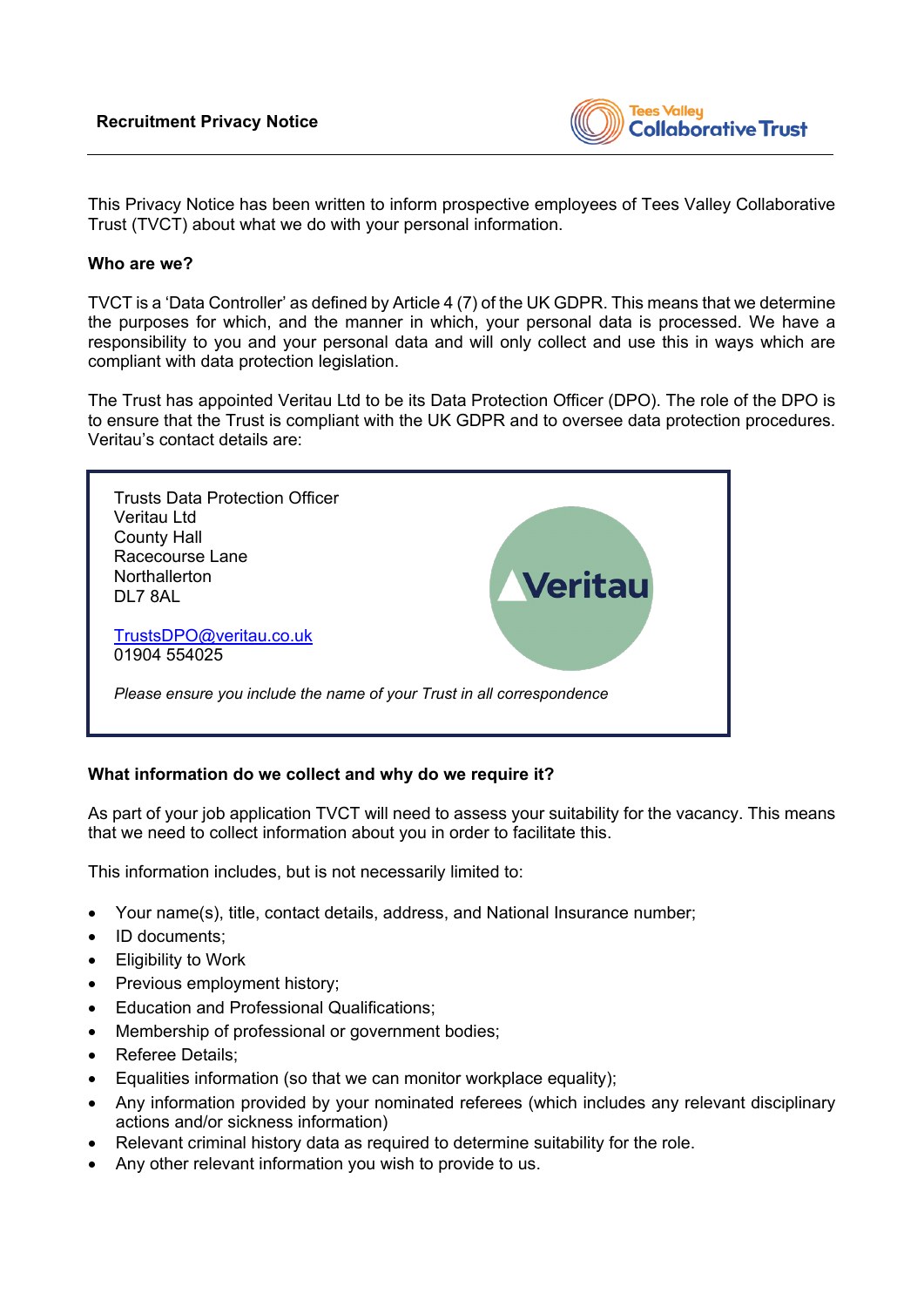# **Who do we obtain your information from?**

Much of the information we process will be obtained directly from your application form. However, we may need to collect data about you from, but not necessarily limited to, the following organisations:

- Your nominated referees,
- The Disclosure and Barring Service,
- The Local Authority.

# **Who do we share your personal data with?**

Generally, we will keep your personal data within the Trust but in some instances may be required to disclose your personal data to:

- Third party assessment providers (in order to facilitate your suitability for a role),
- The Local Authority (who may assist the Trust with the recruitment process).
- Our governing body.

Sometimes your application may need to be submitted to an assessment panel. These panels could include individuals from other organisations. We will tell you if this is the case.

### **How long do we keep your personal data for?**

| Data held                               | <b>Retention period</b>                                                                                                                                                                                                                                                                         |
|-----------------------------------------|-------------------------------------------------------------------------------------------------------------------------------------------------------------------------------------------------------------------------------------------------------------------------------------------------|
| If your job application is successful   | Your information will be kept on your personnel<br>file and kept in accordance with other HR<br>retention periods;                                                                                                                                                                              |
| If your job application is unsuccessful | Your information will be kept for six months<br>We may ask your consent to keep your contact<br>details on file for a further period, of up to one<br>year, so that we can contact you should any<br>further suitable vacancies become available.<br>You may withdraw your consent at any time. |

### **What is our lawful basis for processing your personal data?**

The Trust is required to process your personal data, your special category data and your criminal history data for the performance of your employment contract or to take necessary steps to enter into an employment contract.

The Trust is also legally required to collect some information as defined by employment law (i.e. equalities and diversity).

The Trust therefore relies on Article 6(1)(b) and Article 6(1)(e) of the General Data Protection Regulation to process your personal data, Article 9(2)(g) of the General Data Protection Regulation to process your special category data.

To process your criminal history data, the Trust relies on the following conditions under Schedule 1 of the Data Protection Act 2018:

1 (6). Statutory and government purposes

5 (10). Preventing or detecting unlawful acts

13 (18). Safeguarding of children and individuals at risk